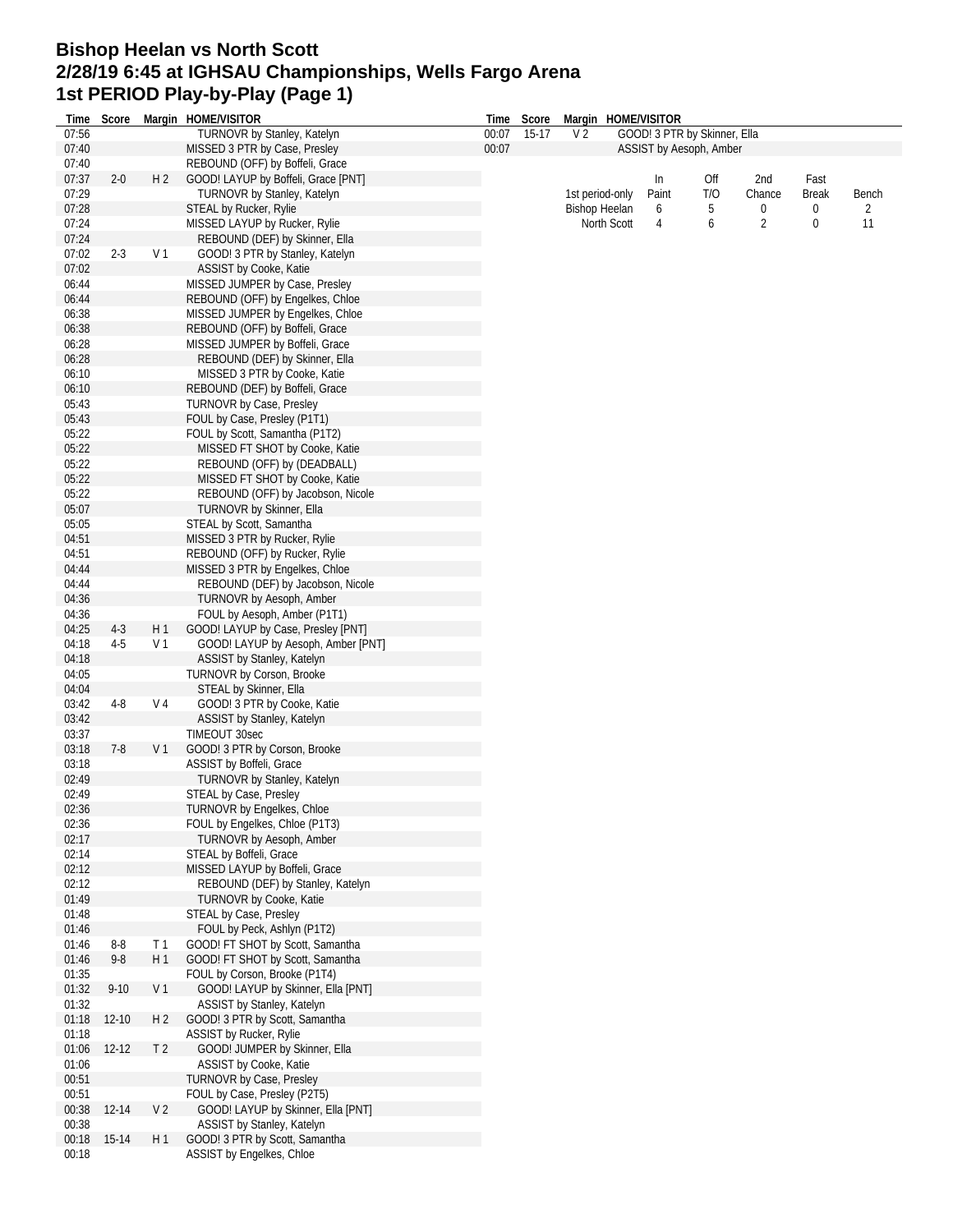## **Bishop Heelan vs North Scott 2/28/19 6:45 at IGHSAU Championships, Wells Fargo Arena 2nd PERIOD Play-by-Play (Page 1)**

| lime  | Score     |                | Margin HOME/VISITOR                   | Time | Score | Margin HOME/VISITOR  |       |                |        |              |       |
|-------|-----------|----------------|---------------------------------------|------|-------|----------------------|-------|----------------|--------|--------------|-------|
| 07:47 | $17 - 17$ | T <sub>3</sub> | GOOD! LAYUP by Rucker, Rylie [PNT]    |      |       |                      |       |                |        |              |       |
| 07:39 | 17-19     | V <sub>2</sub> | GOOD! LAYUP by Cooke, Katie [PNT]     |      |       |                      | In    | Off            | 2nd    | Fast         |       |
| 07:16 | 20-19     | H 1            | GOOD! 3 PTR by Engelkes, Chloe        |      |       | 2nd period-only      | Paint | T/O            | Chance | <b>Break</b> | Bench |
| 07:16 |           |                | ASSIST by Corson, Brooke              |      |       | <b>Bishop Heelan</b> | 6     | $\overline{c}$ | 0      | 0            | 0     |
| 06:51 |           |                | FOUL by Boffeli, Grace (P1T6)         |      |       | North Scott          | 8     | 3              | 0      | 3            | 3     |
| 06:51 | 20-20     | T <sub>4</sub> | GOOD! FT SHOT by Skinner, Ella        |      |       |                      |       |                |        |              |       |
| 06:51 | $20 - 21$ | V <sub>1</sub> | GOOD! FT SHOT by Skinner, Ella        |      |       |                      |       |                |        |              |       |
| 06:39 | $22 - 21$ | H1             | GOOD! LAYUP by Boffeli, Grace [PNT]   |      |       |                      |       |                |        |              |       |
| 06:39 |           |                | ASSIST by Latham, Adriane             |      |       |                      |       |                |        |              |       |
| 06:12 |           |                | MISSED 3 PTR by Jacobson, Nicole      |      |       |                      |       |                |        |              |       |
| 06:12 |           |                | REBOUND (DEF) by (TEAM)               |      |       |                      |       |                |        |              |       |
| 05:44 |           |                | TURNOVR by Engelkes, Chloe            |      |       |                      |       |                |        |              |       |
| 05:43 |           |                | STEAL by Aesoph, Amber                |      |       |                      |       |                |        |              |       |
| 05:26 | 22-23     | V <sub>1</sub> | GOOD! LAYUP by Skinner, Ella [PNT]    |      |       |                      |       |                |        |              |       |
| 05:26 |           |                | ASSIST by Jacobson, Nicole            |      |       |                      |       |                |        |              |       |
| 05:06 |           |                | MISSED 3 PTR by Engelkes, Chloe       |      |       |                      |       |                |        |              |       |
| 05:06 |           |                | REBOUND (DEF) by (TEAM)               |      |       |                      |       |                |        |              |       |
| 04:50 |           |                | MISSED LAYUP by Skinner, Ella         |      |       |                      |       |                |        |              |       |
| 04:50 |           |                | REBOUND (DEF) by (TEAM)               |      |       |                      |       |                |        |              |       |
| 04:39 | 24-23     | H1             | GOOD! LAYUP by Boffeli, Grace [PNT]   |      |       |                      |       |                |        |              |       |
| 04:39 |           |                | ASSIST by Case, Presley               |      |       |                      |       |                |        |              |       |
| 04:39 |           |                | FOUL by Cooke, Katie (P1T3)           |      |       |                      |       |                |        |              |       |
| 04:39 | $25 - 23$ | H <sub>2</sub> | GOOD! FT SHOT by Boffeli, Grace       |      |       |                      |       |                |        |              |       |
| 04:18 | $25 - 25$ | T <sub>5</sub> | GOOD! LAYUP by Jacobson, Nicole [PNT] |      |       |                      |       |                |        |              |       |
| 04:18 |           |                | ASSIST by Stanley, Katelyn            |      |       |                      |       |                |        |              |       |
| 04:07 |           |                | MISSED 3 PTR by Rucker, Rylie         |      |       |                      |       |                |        |              |       |
| 04:07 |           |                | REBOUND (DEF) by Aesoph, Amber        |      |       |                      |       |                |        |              |       |
| 03:49 |           |                | MISSED LAYUP by Cooke, Katie          |      |       |                      |       |                |        |              |       |
| 03:49 |           |                | REBOUND (DEF) by Boffeli, Grace       |      |       |                      |       |                |        |              |       |
| 03:42 | 28-25     | $H_3$          | GOOD! 3 PTR by Rucker, Rylie [FB]     |      |       |                      |       |                |        |              |       |
| 03:42 |           |                | ASSIST by Case, Presley               |      |       |                      |       |                |        |              |       |
| 03:22 |           |                | MISSED 3 PTR by Cooke, Katie          |      |       |                      |       |                |        |              |       |
| 03:22 |           |                | REBOUND (OFF) by Stanley, Katelyn     |      |       |                      |       |                |        |              |       |
| 03:15 |           |                | MISSED JUMPER by Pratt, Sydney        |      |       |                      |       |                |        |              |       |
| 03:15 |           |                | REBOUND (DEF) by Rucker, Rylie        |      |       |                      |       |                |        |              |       |
| 03:08 | $30 - 25$ | H 5            | GOOD! LAYUP by Latham, Adriane [PNT]  |      |       |                      |       |                |        |              |       |
| 03:08 |           |                | ASSIST by Rucker, Rylie               |      |       |                      |       |                |        |              |       |
| 03:07 |           |                | FOUL by Jacobson, Nicole (P1T4)       |      |       |                      |       |                |        |              |       |
| 03:07 |           |                | MISSED FT SHOT by Latham, Adriane     |      |       |                      |       |                |        |              |       |
| 03:06 |           |                | REBOUND (DEF) by Skinner, Ella        |      |       |                      |       |                |        |              |       |
| 02:46 |           |                | TURNOVR by Jacobson, Nicole           |      |       |                      |       |                |        |              |       |
| 02:45 |           |                | STEAL by Case, Presley                |      |       |                      |       |                |        |              |       |
| 02:30 |           |                | MISSED 3 PTR by Case, Presley         |      |       |                      |       |                |        |              |       |
| 02:28 |           |                | REBOUND (DEF) by Peck, Ashlyn         |      |       |                      |       |                |        |              |       |
| 02:22 |           |                | TIMEOUT 30sec                         |      |       |                      |       |                |        |              |       |
| 01:56 |           |                | TURNOVR by Pratt, Sydney              |      |       |                      |       |                |        |              |       |
| 01:55 |           |                | STEAL by Latham, Adriane              |      |       |                      |       |                |        |              |       |
| 01:51 | 33-25     | H 8            | GOOD! 3 PTR by Corson, Brooke         |      |       |                      |       |                |        |              |       |
| 01:51 |           |                | ASSIST by Case, Presley               |      |       |                      |       |                |        |              |       |
| 01:33 |           |                | TURNOVR by Stanley, Katelyn           |      |       |                      |       |                |        |              |       |
| 01:17 |           |                | TURNOVR by Latham, Adriane            |      |       |                      |       |                |        |              |       |
| 01:16 |           |                | STEAL by Aesoph, Amber                |      |       |                      |       |                |        |              |       |
| 00:56 |           |                | MISSED LAYUP by Skinner, Ella         |      |       |                      |       |                |        |              |       |
| 00:56 |           |                | REBOUND (DEF) by Corson, Brooke       |      |       |                      |       |                |        |              |       |
| 00:47 |           |                | TURNOVR by Boffeli, Grace             |      |       |                      |       |                |        |              |       |
| 00:47 |           |                | FOUL by Boffeli, Grace (P2T7)         |      |       |                      |       |                |        |              |       |
| 00:25 |           |                | MISSED 3 PTR by Stanley, Katelyn      |      |       |                      |       |                |        |              |       |
| 00:25 |           |                | REBOUND (OFF) by Aesoph, Amber        |      |       |                      |       |                |        |              |       |
| 00:17 |           |                | FOUL by Latham, Adriane (P1T8)        |      |       |                      |       |                |        |              |       |
| 00:17 |           |                | MISSED FT SHOT by Pratt, Sydney       |      |       |                      |       |                |        |              |       |
| 00:17 |           |                | REBOUND (DEF) by Corson, Brooke       |      |       |                      |       |                |        |              |       |
| 00:02 |           |                | MISSED JUMPER by Scott, Samantha      |      |       |                      |       |                |        |              |       |
| 00:02 |           |                | REBOUND (DEF) by Cooke, Katie         |      |       |                      |       |                |        |              |       |
|       |           |                |                                       |      |       |                      |       |                |        |              |       |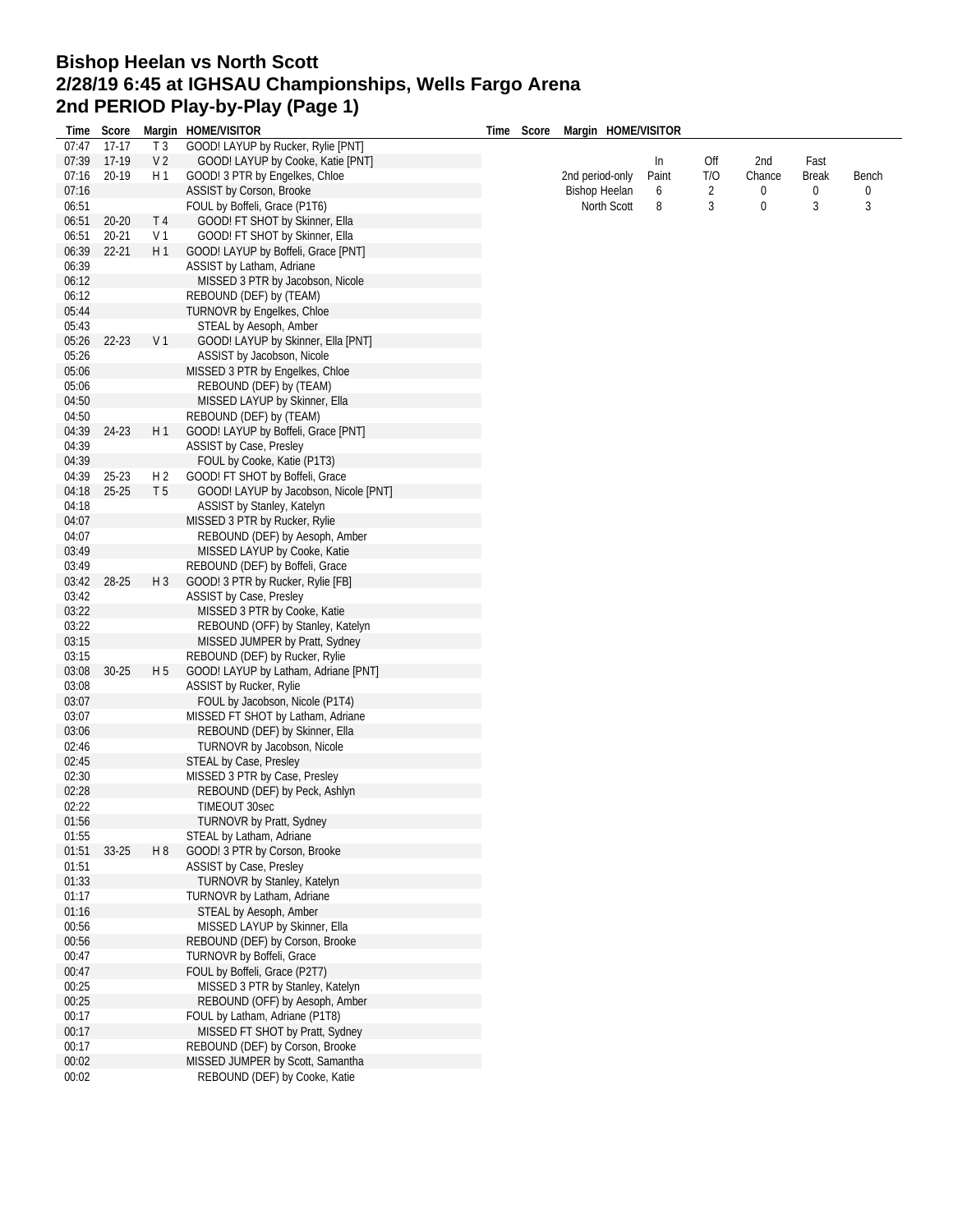## **Bishop Heelan vs North Scott 2/28/19 6:45 at IGHSAU Championships, Wells Fargo Arena 3rd PERIOD Play-by-Play (Page 1)**

|                | Time Score |      | Margin HOME/VISITOR                                                      |       | Time Score | Margin HOME/VISITOR  |                                 |     |                |                |       |
|----------------|------------|------|--------------------------------------------------------------------------|-------|------------|----------------------|---------------------------------|-----|----------------|----------------|-------|
| 07:34          |            |      | MISSED 3 PTR by Aesoph, Amber                                            | 00:15 |            |                      | FOUL by Stanley, Katelyn (P2T4) |     |                |                |       |
| 07:34          |            |      | REBOUND (DEF) by Latham, Adriane                                         | 00:07 |            |                      | TURNOVR by Case, Presley        |     |                |                |       |
| 07:19          | $35 - 25$  | H 10 | GOOD! LAYUP by Boffeli, Grace [PNT]                                      | 00:07 |            |                      | FOUL by Case, Presley (P3T4)    |     |                |                |       |
| 07:19          |            |      | ASSIST by Engelkes, Chloe                                                | 00:01 |            |                      | MISSED 3 PTR by Aesoph, Amber   |     |                |                |       |
| 07:06<br>07:06 |            |      | MISSED LAYUP by Stanley, Katelyn                                         | 00:00 |            |                      | REBOUND (DEF) by (DEADBALL)     |     |                |                |       |
| 06:52          | $37 - 25$  | H 12 | REBOUND (DEF) by (TEAM)<br>GOOD! JUMPER by Boffeli, Grace                |       |            |                      | In                              | Off | 2nd            | Fast           |       |
| 06:52          |            |      | ASSIST by Rucker, Rylie                                                  |       |            | 3rd period-only      | Paint                           | T/O | Chance         | <b>Break</b>   | Bench |
| 06:26          |            |      | TURNOVR by Stanley, Katelyn                                              |       |            | <b>Bishop Heelan</b> | 2                               | 0   | 3              | 2              | 3     |
| 06:25          |            |      | STEAL by Case, Presley                                                   |       |            | North Scott          | 8                               | 10  | $\overline{2}$ | $\overline{2}$ | 0     |
| 06:22          |            |      | MISSED JUMPER by Case, Presley                                           |       |            |                      |                                 |     |                |                |       |
| 06:22          |            |      | REBOUND (OFF) by Boffeli, Grace                                          |       |            |                      |                                 |     |                |                |       |
| 06:17          |            |      | FOUL by Stanley, Katelyn (P1T1)                                          |       |            |                      |                                 |     |                |                |       |
| 06:17          | 38-25      | H 13 | GOOD! FT SHOT by Boffeli, Grace                                          |       |            |                      |                                 |     |                |                |       |
| 06:17          | 39-25      | H 14 | GOOD! FT SHOT by Boffeli, Grace                                          |       |            |                      |                                 |     |                |                |       |
| 05:43          |            |      | MISSED JUMPER by Stanley, Katelyn                                        |       |            |                      |                                 |     |                |                |       |
| 05:43<br>05:35 | 41-25      | H 16 | REBOUND (DEF) by Case, Presley<br>GOOD! LAYUP by Boffeli, Grace [FB/PNT] |       |            |                      |                                 |     |                |                |       |
| 05:35          |            |      | ASSIST by Engelkes, Chloe                                                |       |            |                      |                                 |     |                |                |       |
| 05:34          |            |      | TIMEOUT TEAM                                                             |       |            |                      |                                 |     |                |                |       |
| 05:03          |            |      | MISSED 3 PTR by Skinner, Ella                                            |       |            |                      |                                 |     |                |                |       |
| 05:03          |            |      | REBOUND (OFF) by Jacobson, Nicole                                        |       |            |                      |                                 |     |                |                |       |
| 04:43          |            |      | FOUL by Latham, Adriane (P2T1)                                           |       |            |                      |                                 |     |                |                |       |
| 04:42          | 41-28      | H 13 | GOOD! 3 PTR by Jacobson, Nicole                                          |       |            |                      |                                 |     |                |                |       |
| 04:42          |            |      | ASSIST by Aesoph, Amber                                                  |       |            |                      |                                 |     |                |                |       |
| 04:16          | 43-28      | H 15 | GOOD! LAYUP by Boffeli, Grace [PNT]                                      |       |            |                      |                                 |     |                |                |       |
| 04:16          |            |      | ASSIST by Rucker, Rylie<br>FOUL by Jacobson, Nicole (P2T2)               |       |            |                      |                                 |     |                |                |       |
| 04:16<br>04:16 | 44-28      | H 16 | GOOD! FT SHOT by Boffeli, Grace                                          |       |            |                      |                                 |     |                |                |       |
| 04:03          |            |      | MISSED 3 PTR by Aesoph, Amber                                            |       |            |                      |                                 |     |                |                |       |
| 04:03          |            |      | REBOUND (DEF) by Rucker, Rylie                                           |       |            |                      |                                 |     |                |                |       |
| 03:53          |            |      | MISSED 3 PTR by Case, Presley                                            |       |            |                      |                                 |     |                |                |       |
| 03:53          |            |      | REBOUND (OFF) by Engelkes, Chloe                                         |       |            |                      |                                 |     |                |                |       |
| 03:45          |            |      | MISSED 3 PTR by Corson, Brooke                                           |       |            |                      |                                 |     |                |                |       |
| 03:45          |            |      | REBOUND (DEF) by Stanley, Katelyn                                        |       |            |                      |                                 |     |                |                |       |
| 03:37          |            |      | <b>TURNOVR by Stanley, Katelyn</b>                                       |       |            |                      |                                 |     |                |                |       |
| 03:36          |            |      | STEAL by Case, Presley<br>MISSED LAYUP by Case, Presley                  |       |            |                      |                                 |     |                |                |       |
| 03:30<br>03:30 |            |      | REBOUND (DEF) by Jacobson, Nicole                                        |       |            |                      |                                 |     |                |                |       |
| 03:23          | 44-30      | H 14 | GOOD! LAYUP by Aesoph, Amber [FB/PNT]                                    |       |            |                      |                                 |     |                |                |       |
| 03:23          |            |      | FOUL by Kilburg, Brooke (P1T2)                                           |       |            |                      |                                 |     |                |                |       |
| 03:23          | 44-31      | H 13 | GOOD! FT SHOT by Aesoph, Amber                                           |       |            |                      |                                 |     |                |                |       |
| 03:17          |            |      | MISSED LAYUP by Case, Presley                                            |       |            |                      |                                 |     |                |                |       |
| 03:17          |            |      | REBOUND (DEF) by Jacobson, Nicole                                        |       |            |                      |                                 |     |                |                |       |
| 03:13          |            |      | <b>TURNOVR by Jacobson, Nicole</b>                                       |       |            |                      |                                 |     |                |                |       |
| 03:11          |            |      | STEAL by Case, Presley<br>GOOD! LAYUP by Case, Presley [PNT]             |       |            |                      |                                 |     |                |                |       |
| 03:11<br>03:11 | 46-31      | H 15 | FOUL by Cooke, Katie (P2T3)                                              |       |            |                      |                                 |     |                |                |       |
| 03:11          | 47-31      | H 16 | GOOD! FT SHOT by Case, Presley                                           |       |            |                      |                                 |     |                |                |       |
| 02:54          |            |      | <b>TURNOVR by Stanley, Katelyn</b>                                       |       |            |                      |                                 |     |                |                |       |
| 02:53          |            |      | STEAL by Engelkes, Chloe                                                 |       |            |                      |                                 |     |                |                |       |
| 02:35          | 49-31      | H 18 | GOOD! JUMPER by Engelkes, Chloe                                          |       |            |                      |                                 |     |                |                |       |
| 02:15          |            |      | FOUL by Corson, Brooke (P2T3)                                            |       |            |                      |                                 |     |                |                |       |
| 02:15          |            |      | MISSED FT SHOT by Cooke, Katie                                           |       |            |                      |                                 |     |                |                |       |
| 02:15          |            |      | REBOUND (OFF) by (DEADBALL)                                              |       |            |                      |                                 |     |                |                |       |
| 02:15<br>02:09 | 49-32      | H 17 | GOOD! FT SHOT by Cooke, Katie<br><b>TURNOVR by Rucker, Rylie</b>         |       |            |                      |                                 |     |                |                |       |
| 02:08          |            |      | STEAL by Aesoph, Amber                                                   |       |            |                      |                                 |     |                |                |       |
| 01:54          |            |      | MISSED LAYUP by Fitzsimmons, MaryKate                                    |       |            |                      |                                 |     |                |                |       |
| 01:54          |            |      | <b>BLOCK by Boffeli, Grace</b>                                           |       |            |                      |                                 |     |                |                |       |
| 01:52          |            |      | REBOUND (DEF) by Boffeli, Grace                                          |       |            |                      |                                 |     |                |                |       |
| 01:38          |            |      | MISSED JUMPER by Happel, Sydney                                          |       |            |                      |                                 |     |                |                |       |
| 01:38          |            |      | REBOUND (DEF) by Skinner, Ella                                           |       |            |                      |                                 |     |                |                |       |
| 01:29          |            |      | <b>TURNOVR by Cooke, Katie</b>                                           |       |            |                      |                                 |     |                |                |       |
| 01:29<br>01:22 | 52-32      | H 20 | <b>TIMEOUT TEAM</b><br>GOOD! 3 PTR by Engelkes, Chloe                    |       |            |                      |                                 |     |                |                |       |
| 01:22          |            |      | ASSIST by Case, Presley                                                  |       |            |                      |                                 |     |                |                |       |
| 00:46          |            |      | MISSED 3 PTR by Jacobson, Nicole                                         |       |            |                      |                                 |     |                |                |       |
| 00:46          |            |      | REBOUND (DEF) by Case, Presley                                           |       |            |                      |                                 |     |                |                |       |